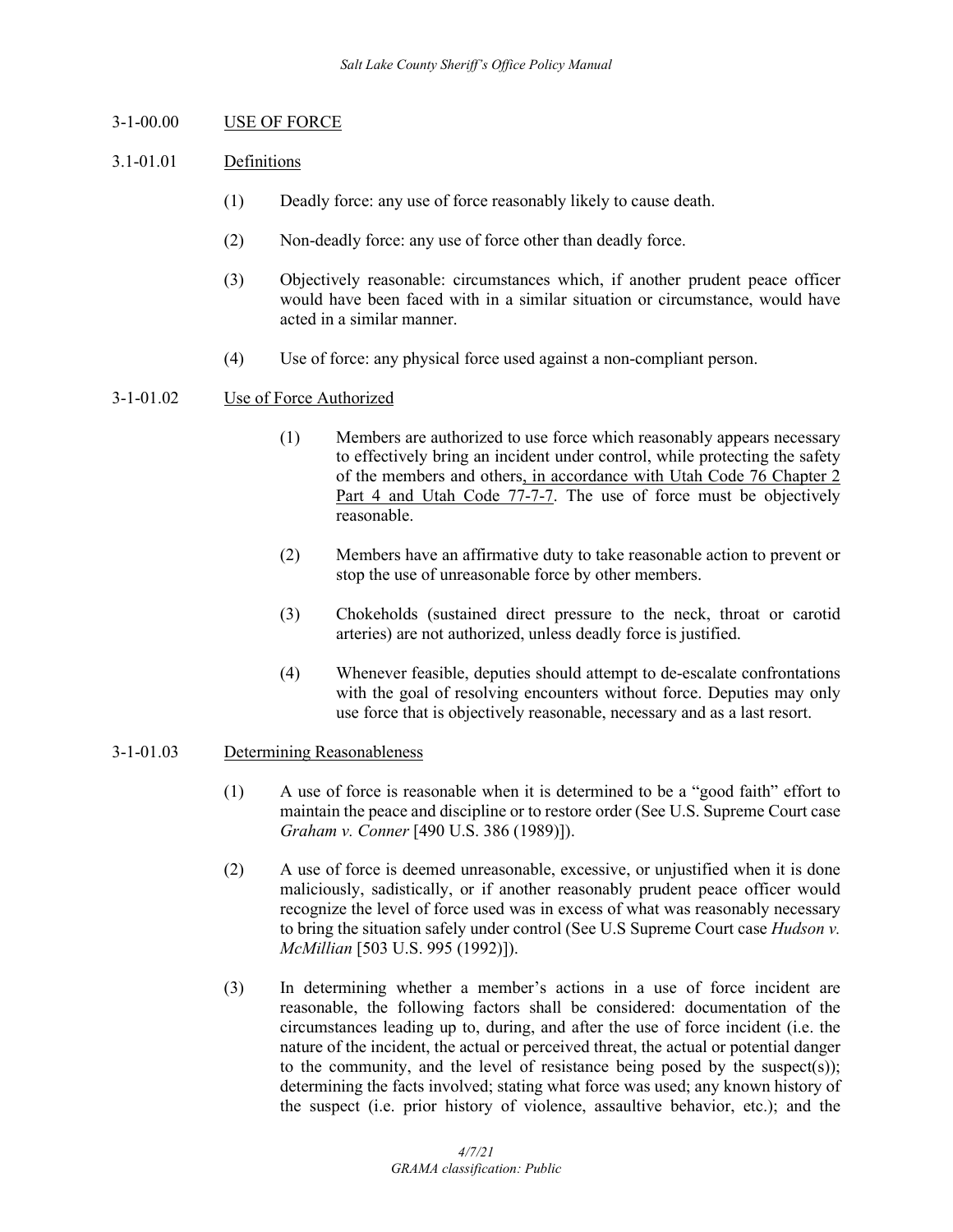relationship of the parties involved (if there is more than one party involved besides the member); In determining whether a member's use of force was reasonable, the member's responses and actions will be viewed in light of what facts were known to the member at the time of the incident.

#### 3-1-01.04 Circumstances Justifying the Use of Non-Deadly Force

- (1) Non deadly force may be used in the following instances:
	- (a) Bringing an unlawful situation safely and effectively under control.
	- (b) Protecting a member or another person from physical harm.
	- (c) Restraining or subduing a person resistant to lawful commands.
	- (d) Effecting a lawful arrest upon a non-compliant or passive aggressive person.
	- (e) Enforcing compliance with lawful orders to prisoners.
	- (f) Any other circumstance where physical intervention is warranted and is permissible under Utah Code 76, Chapter 2, Part 4 or Utah Code 77-7-7.

# 3-1-01.05 Use of Deadly Force

- (1) "A peace officer, or any person acting by his command in his aid and assistance, is justified in using deadly force when:
	- (a) the officer is acting in obedience to and in accordance with the judgment of a competent court in executing a penalty of death under Subsection 77-  $18-5.5(3)$  or  $(4)$ ;
	- (b) effecting an arrest or preventing an escape from custody following an arrest, where the officer reasonably believes that deadly force is necessary to prevent the arrest from being defeated by escape; and
		- (i) the officer has probable cause to believe that the suspect has committed a felony involving the infliction or threatened infliction of death or serious bodily injury; or
		- (ii) the officer has probable cause to believe the suspect poses a threat of death or serious bodily injury to the officer or to others if apprehension is delayed;
	- (c) the officer reasonably believes that the use of the deadly force is necessary to prevent death or serious bodily injury to the officer or another person."
- (2) "If feasible, a verbal warning should be given by the officer prior to any use of deadly force under section  $(l)(b)$  or  $(l)(c)$ ." (76-2-404, UCA)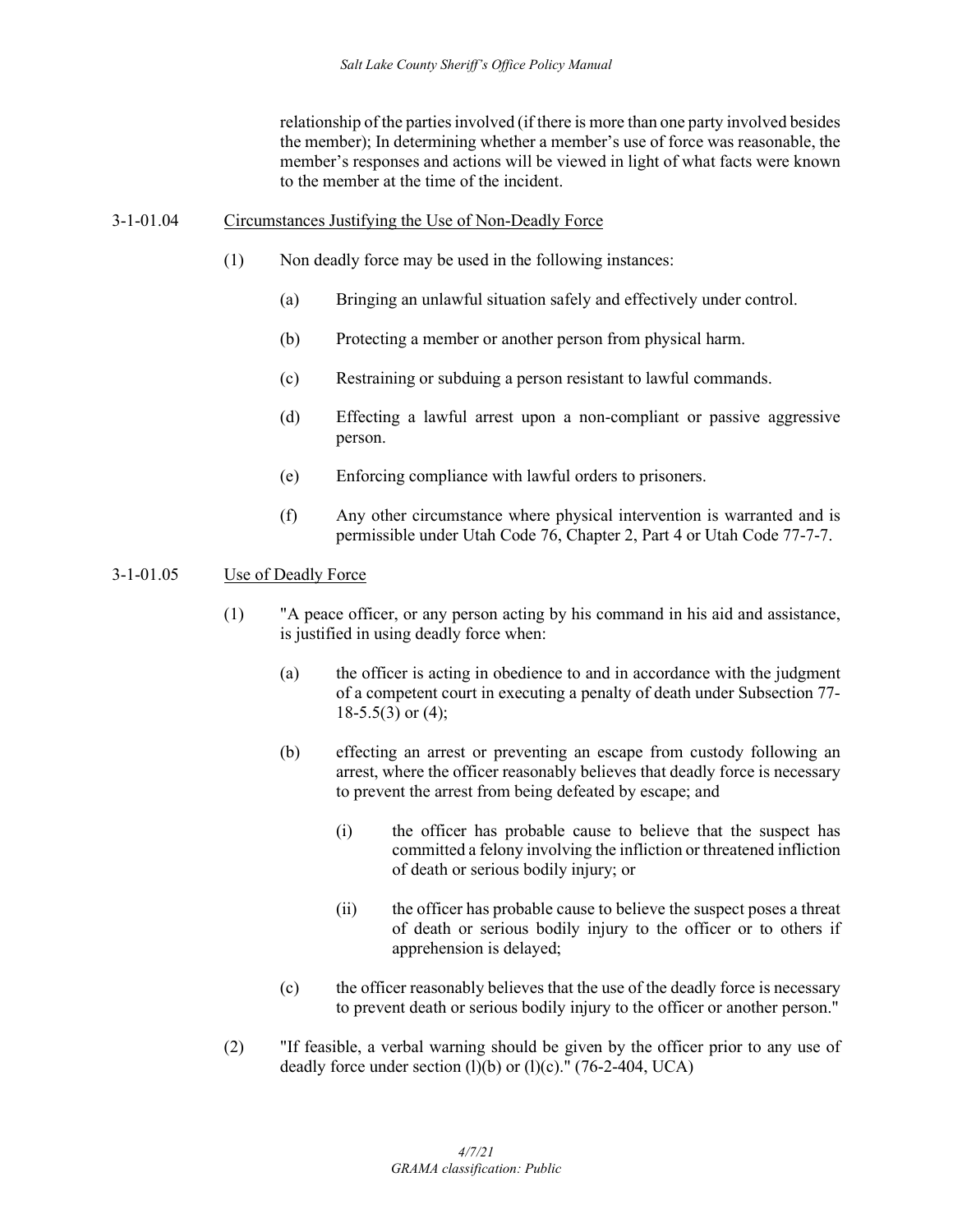- (3) The possession of a warrant of arrest does not provide the member any greater right to use deadly force than is authorized by 76-2-404, UCA.
- (4) Warning shots may only be fired if a member is authorized to use deadly force and only if a warning shot can be fired safely in light of all circumstances of the encounter.
- (5) Decisions to discharge a firearm at or from a vehicle are governed by this use of force policy and are prohibited if they present an unreasonable risk to the member or others.

# 3-1-01.06 Determining Use of Deadly Force

The following factors may be relevant in assessing whether a member's judgment meets the required deadly force standard.

(1) Alternatives to the Use of Deadly Force

There may be alternatives to deadly force available in a given situation. Such alternatives may include; use of non-deadly force, possible surrender of a suspect after eliminating possibility of escape, rapid response of other peace officer and/or civilian assistance, and the identification of the suspect(s) and likelihood of capture. Of course, a member must also consider the effect of delaying immediate action in cases of protection of self or others and act as such circumstances immediately require.

(2) Minors

Law does not limit the age of a suspect against whom deadly force can be used. Members may consider the apparent age of the suspect, along with any knowledge of the minor's identity, criminal record, the nature and seriousness of the offense, and the differing motivations, culpability, and court dispositions when making deadly force decisions.

(3) Comparative Risks to Public

Comparative risks to the public and other peace officers must be evaluated. It is not possible to list all possibilities of risk, but the following are illustrative:

- (a) Danger to hostages or uninvolved persons.
- (b) Deflection or ricocheting of gunfire.
- (c) Loss of control of vehicles, machinery, or other devices resulting from directing deadly force at suspects.
- (d) Effect of weather or light conditions on gunfire accuracy.
- (e) Effects of physical exertion, such as pursuit, and positioning on gunfire accuracy.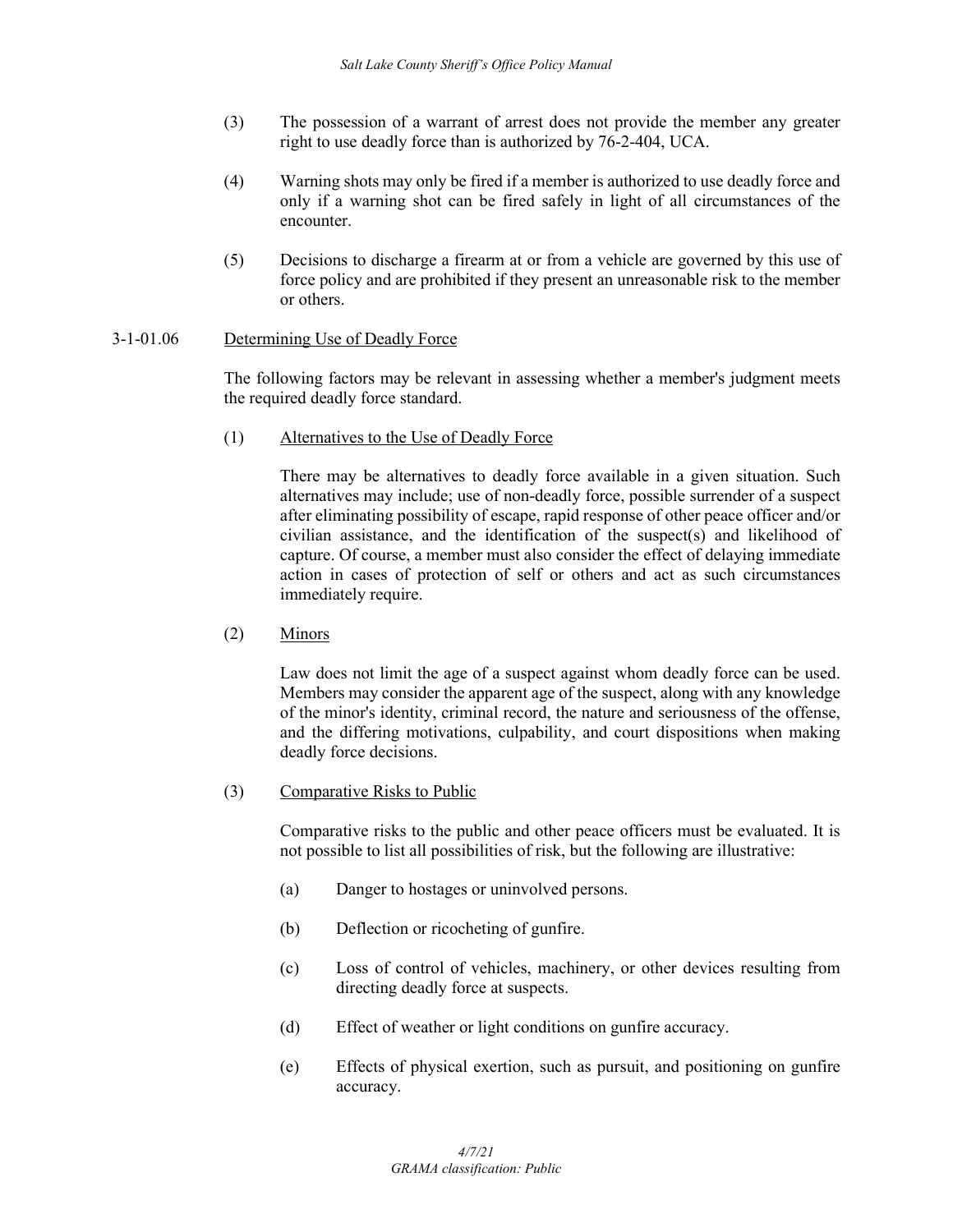- (f) Characteristics of the firearm, bullet, ballistics or other weapon used.
- (4) Administrative Review

Administrative review of deadly force use will be based on the circumstances surrounding the decision to use deadly force and the facts of the incident known or reasonably inferred to be known, to the member at the time of the actual use of deadly force

## 3-1-01.07 Training

In addition to the training required for firearms qualification, deputies will receive authorized training designed to simulate actual shooting situations, conditions, and enhance discretion and judgment in using deadly and non-deadly force in accordance with this policy. Deputies will also receive training on the duty to intervene, mental health and crisis intervention responses, arrest control, de-escalation strategies and techniques

### 3-1-01.08 Requirements following a Use of Force

- (1) Any use of force resulting in any obvious or reported injury requires an immediate medical examination. When medical personnel are available onsite, every use of force requires an immediate medical examination.
- (2) Members will report all incidents involving the use of force, in accordance with bureau directives/policy.
	- (a) An initial report shall include all applicable elements for determining reasonableness including, but not limited to:
		- (i) circumstances leading up to, during, and after the use of force
		- (ii) the facts involved
		- (iii) type of force used
		- (iv) any medical and/or mental health aid provided
		- (v) any known history of the suspect
		- (vi) the relationship of the parties involved
- (3) A member involved in a use of force incident will notify his or her supervisor about the incident. If that supervisor is not on duty or available, then notification will be made to another on-duty supervisor. If no supervisor is on duty or available, then notification will be made to the on-duty Watch Commander.
- (4) If the involved member is unable to make the notification, then another member will provide a notification to the proper chain-of-command.